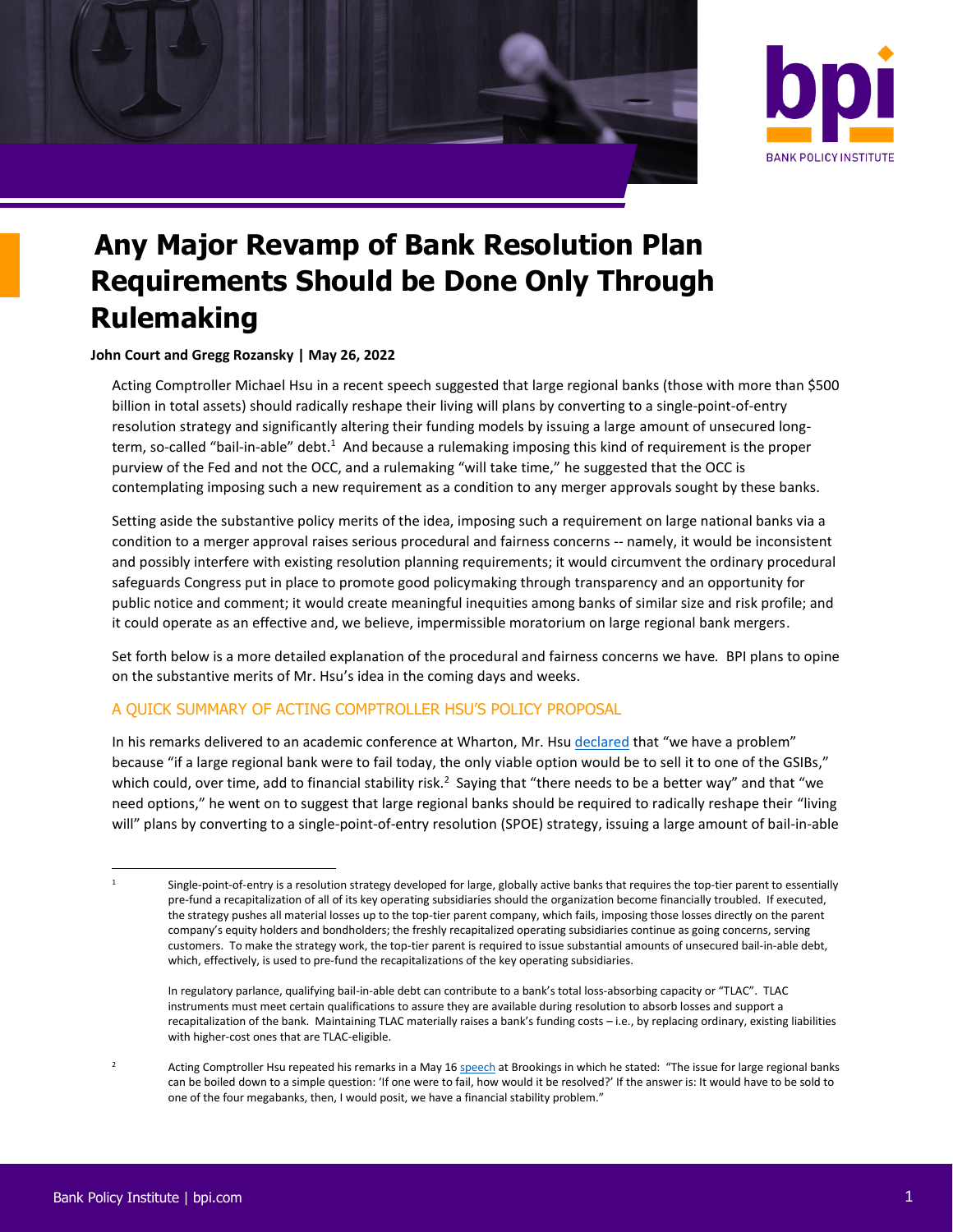

long-term debt (aka – TLAC), and taking further steps to ensure that they are more "separable" in resolution.<sup>3</sup> Doing so would give the "government … more options should the regional fail," which leads to enhanced resolvability and "defeased" financial stability risks, Mr. Hsu said.

But, because instituting these reforms "on a permanent basis would have to be done by the Federal Reserve and FDIC and would require rulemakings… [which] will take time," and noting that the bank merger pipeline is active, including for large banks, Mr. Hsu suggested a more expeditious path – specifically, that the OCC could "condition approval of a large bank merger on actions and credible commitments to achieving SPOE, TLAC, and separability." Absent such a condition, Mr. Hsu said he "has concerns that such [large regional bank] mergers could result in new TBTF firms, which would add to financial stability risk."<sup>4</sup>

He noted that this more expedient approach might be a way to potentially "reconcile" the tension between the competitive benefits of mergers, on the one hand, and the prospect of increased financial stability risks if the combined, post-M&A institution were to fail, on the other.

### PROCEDURAL AND FAIRNESS CONCERNS WITH MR. HSU'S APPROACH

Imposing major resolution planning requirements like SPOE/TLAC on a bank via an M&A approval condition raises four serious procedural and fairness concerns.

*First***, it would be inconsistent, and potentially interfere, with existing Dodd-Frank Act resolution planning requirements administered by the Federal Reserve and the FDIC.** Consistent with the overall statutory framework governing financial stability and the receivership process, Congress via Section 165 of the Dodd Frank Act gave the Fed and the FDIC (and not the OCC) authority to determine the appropriate requirements for ensuring that large banks are resolvable in an orderly way.<sup>5</sup> Section 165(d) of the Dodd-Frank Act requires all large banking organizations, including large regional banks, to prepare resolution plans providing for their "rapid and orderly resolution in the event of material financial distress or failure" under the Bankruptcy Code and requires the Federal Reserve and FDIC to review the plans to determine whether they are credible or not.

In 2011, the Fed and the FDIC initially developed a joint regulation to implement this statutory mandate. The joint rule has been revised through notice and comment over time to reflect statutory changes as well as agency experience with the requirements. Preparation and review of the resolution plans in accordance with the extensive and demanding information and resolvability requirements of the rules constitutes a major undertaking for covered financial institutions and regulators, alike.<sup>6</sup>

See not[e 1.](#page-0-0)

The TLAC requirements that the Acting Comptroller referred to were finalized in December 2016 by the Fed, after consultations with various stakeholders including the OCC and FDIC. The TLAC rule applies to the largest and most systemic U.S. banking organizations (U.S. GSIBs). Should a merger involving a large regional bank result in the formation of a new GSIB, the TLAC requirements would apply to the GSIB in accordance with the Fed's rule.

<sup>5</sup> Note that, in 2016, the OCC issued a rule (12 CFR 30, appendix E, "OCC Guidelines Establishing Standards for Recovery Planning by Certain Large Insured National Banks, Insured Federal Savings Associations, and Insured Federal Branches") to address recovery planning at large banks. Recovery planning and resolution planning may be developed using similar processes, management oversight, operational frameworks, and financial tools. Recovery plans assume severe stress that, if not addressed, could lead to the covered bank's failure. Resolution plans, on the other hand, assume that a failure has already taken place and require the institution to plan its resolution in a rapid and orderly way.

<sup>6</sup> Once a completed plan is submitted, it is reviewed for shortcomings, deficiencies and credibility. The Dodd-Frank Act provides that the Fed and FDIC may jointly determine that a submitted plan is not credible or would not facilitate the orderly resolution of the submitting financial institution.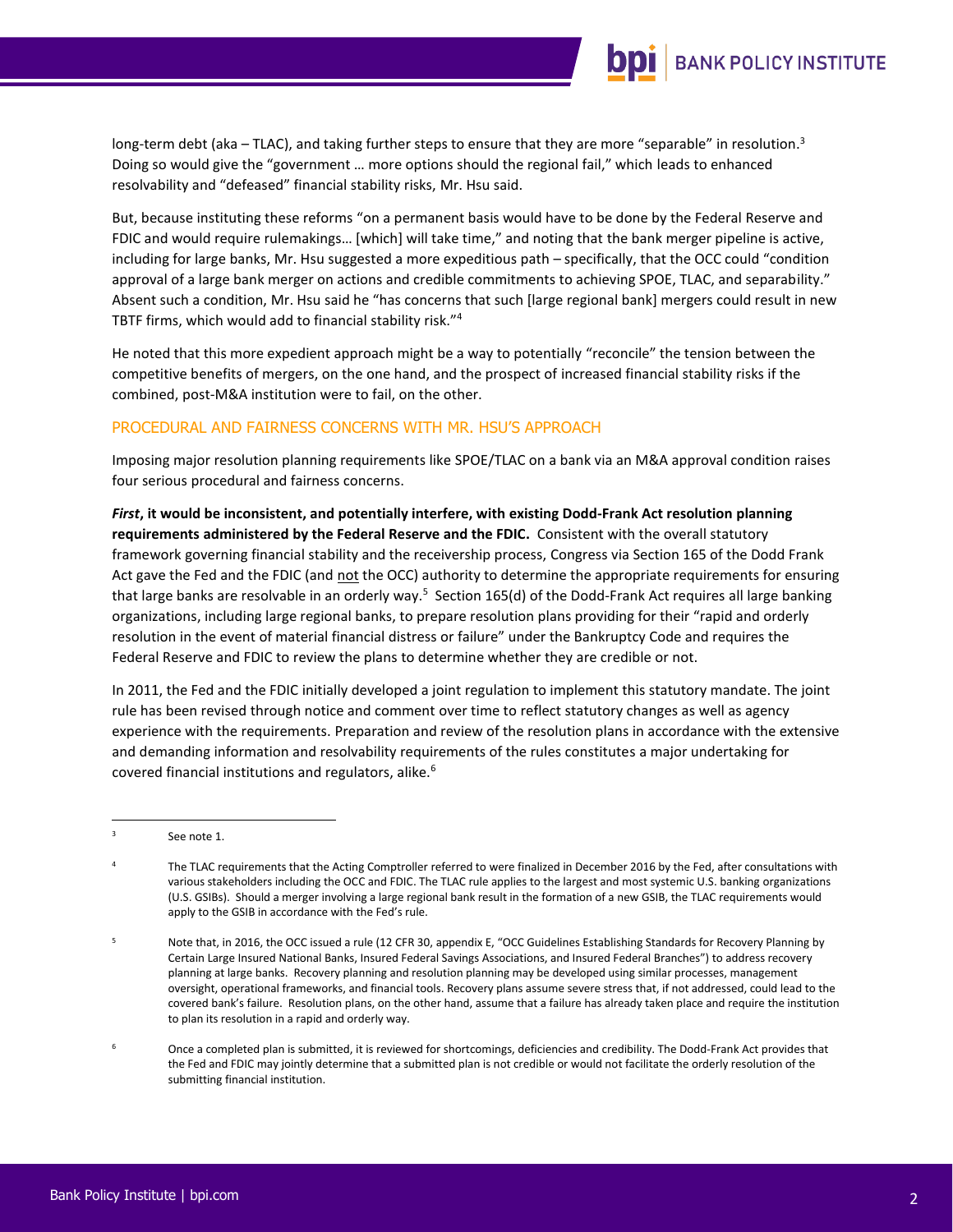

In view of the complexity of the planning requirements, there was a learning and testing period of a few years for both institutions and the U.S. regulators as they attempted to better understand organizational structures, interconnectivity both within firms and the wider market, and a host of other intricate issues—ultimately determining what critical activities needed to continue through a failure and how that could be achieved. To date, under this framework, large regional banks have gone through several rounds of resolution plan submissions.<sup>7</sup> Initially, agency findings relating to the plans were announced publicly. More recently, feedback on the plans has been provided to institutions on a non-public basis as part of the ordinary examination process.<sup>8</sup>

While best practices continue to emerge over time, each institution's resolution plan is intended to be a unique, evolving and dynamic document. The plans are intended to be periodically updated and revised as necessary in accordance with the regulatory framework established by the Fed and FDIC under Section 165(d) taking into account structural changes to the institution over time.

Given the existing statutory, regulatory and supervisory framework governing large bank resolution, and the exclusive role conferred by Congress upon the Fed and FDIC, it would appear to be clear regulatory overreach for the OCC to take it upon itself to impose a new resolution strategy and resolvability requirements on large regional banks via the "back door" as a condition to an M&A approval. It would also override the careful, diligent and iterative resolution planning processes that the Fed, FDIC and each of the large regional banks have engaged in for the past 10 years.

Large regional bank resolution plans – which do not rely on SPOE/TLAC strategies but rather generally provide for different resolution options which may include plans to sell to multiple acquirers – have been reviewed by the Fed and FDIC taking into account the considerations described above.<sup>9</sup> To the extent the agencies' review yields any identified shortcomings or deficiencies, the banks are required to remediate them promptly. Accordingly, conditioning M&A approvals on an entirely different resolution approach (i.e., the SPOE/TLAC approach) would seemingly disregard determinations made by other regulatory agencies that are specifically vested by Congress with the authority to evaluate the credibility of resolution plans, and which have invested resources and time to develop staff expertise on resolution issues. Moreover, even if a SPOE/TLAC approach is determined to be warranted, any OCC action to impose SPOE/TLAC as a condition to M&A approval would appear to upend the procedural notice and opportunity for cure elements Congress required under Section 165(d) for addressing plan deficiencies identified by agency staff.

Finally, there is no guarantee that any resolution-related requirements imposed by the OCC via a merger condition would be met with satisfaction by the staff of the Fed and FDIC reviewing the bank's resolution plan. In effect, a bank would be forced to serve two sets of resolution masters (the Fed and the FDIC on the one hand with 165(d) resolution plans, and the OCC on the other hand with its bespoke merger conditions), and these two sets of regulators are under no obligation to agree with each other. It's untenable, unwise, and not what Congress envisaged, at all.

*Second,* **questions of large regional bank resolvability and related regulatory requirements are significant and complex, and all stakeholders should have the opportunity to consider perceived policy concerns and, more importantly, major policy prescriptions through the Administrative Procedure Act (APA) notice-and-comment** 

Separately, the FDIC requires insured banks to file stand-alone resolution plans for how the insured bank subsidiary would be resolved.

Based on our review, the last publicly available resolution plan feedback letters on the Fed's website from 2019 did not identify any deficiencies in any of the large regional bank plans.

The Fed and FDIC each have dedicated staff that have developed expertise in reviewing and evaluating resolution plans over the past decade.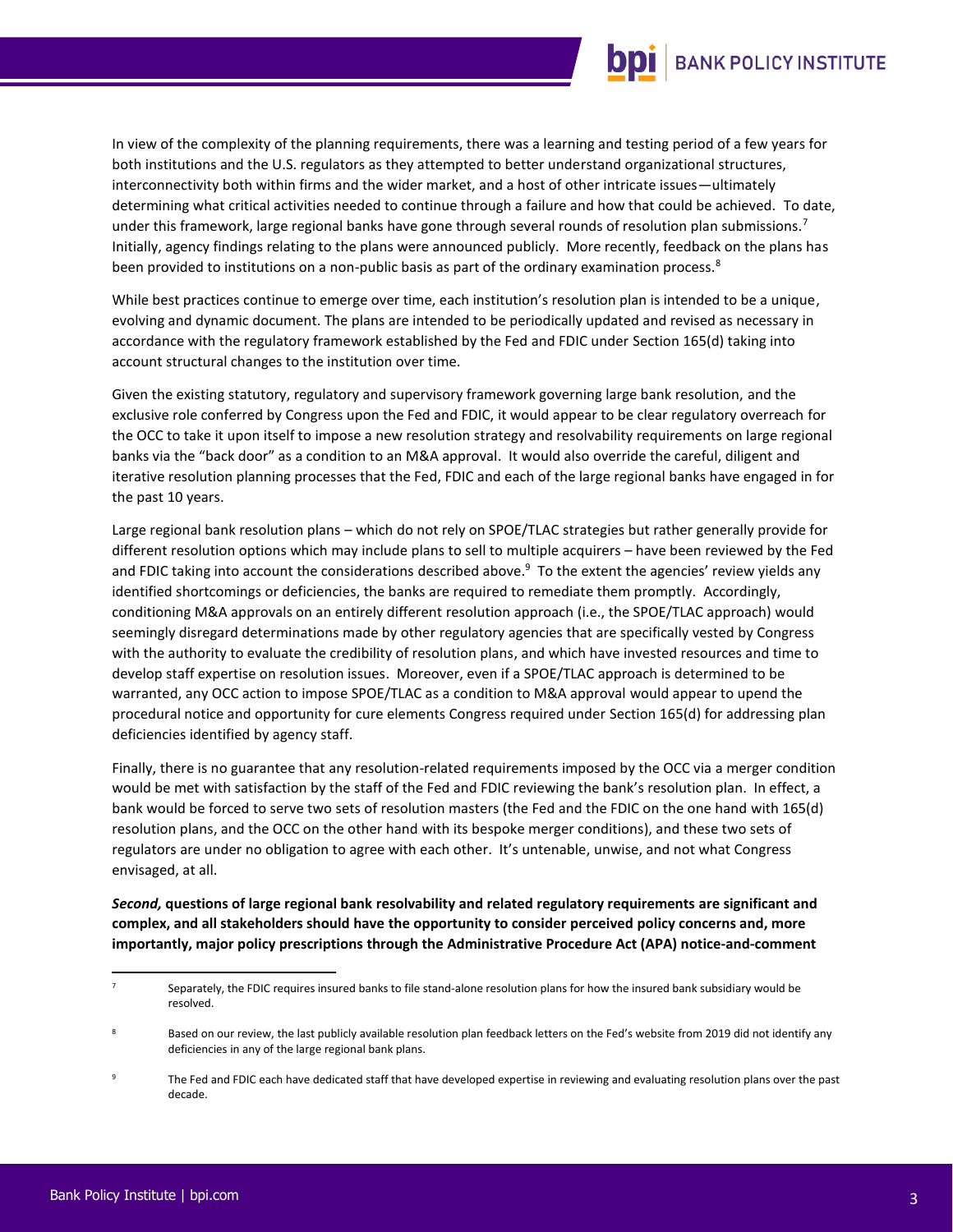# **BANK POLICY INSTITUTE**

**rulemaking process.** Imposing SPOE/TLAC requirements on large regional banks on a one-off basis via merger conditions is not an appropriate or practical way to implement new policies in an area as complex as resolvability. The policy prescription represents an entirely new set of resolution-related requirements for these firms, perhaps even inconsistent with prior resolution planning requirements mandated by the Fed and FDIC, and therefore such a substantial policy change should be subject to the APA's procedural safeguards, like notice and a chance to comment.<sup>10</sup> (It is also worth noting that a merger condition would allow the OCC to potentially sidestep Congress's review of the agency action as a "rule" under the Congressional Review Act.)

As a general matter, a notice-and-comment rulemaking facilitates better rules by ensuring that agencies obtain information from the widest range of relevant stakeholders. In this case, the OCC likely cannot foresee all the possible consequences of requiring a dramatic change to the capital structure of a bank through negotiated commitments and conditions on its own especially relating to a topic as complex as resolvability. Moreover, SPOE/TLAC requirements effectively require banks to structure their debt in such a way that any losses would be incurred first by one set of creditors (senior unsecured bondholders of the parent holding company) before other creditors. The investor community, including bondholders among others with a vested interest, has a legitimate interest in procedural transparency and the opportunity to inform any such requirements.

Finally, it took several years to develop and implement the SPOE/TLAC requirements for GSIBs – the Financial Stability Board spent several years developing TLAC standards, completing them in 2015 after which the Fed engaged in an APA rulemaking process over two years, resulting in final TLAC rules becoming effective in 2017, with an ample compliance transition period in recognition of the complexity of the requirements and the need for a transition period for any bank to make such a significant change to its capital structure.

That process, as well as every other effort to "tailor" prudential standards based on an institution's size/risk profile, has been done via rulemaking in accordance with congressional direction under Section 165 of the Dodd-Frank Act, as amended by the 2018 Economic Growth, Regulatory Relief, and Consumer Protection Act. Accordingly, tailoring Section 165 requirements such as resolution planning via bespoke M&A conditions rather than a thoughtful, deliberate and transparent APA-compliant rulemaking process would be a considerable departure from past practice.<sup>11</sup>

One wonders: what makes large regional banks different from GSIBs in that they should not receive the same procedural safeguards -- i.e., specifically, the opportunity to comment on proposed prudential/resolution-related

<sup>11</sup> Imposing SPOE/TLAC-related commitments on institutions seeking to grow via M&A could also potentially detract from the regulators' ability to engage in a considered and transparent interagency rulemaking process in the future. In particular, existing commitments could taint the process as any meaningful deviations from the commitments could lead to significant burdens and/or market disruptions for institutions as well as investors in outstanding TLAC instruments.

<sup>&</sup>lt;sup>10</sup> The APA requires notice-and-comment rulemaking when agencies promulgate "legislative rules" that have the "force and effect of law." A "legislative rule" is a rule that expresses a change in substantive law or policy that the agency intends to make binding. A pronouncement – even if not characterized as a rule – may be binding in application.

Moreover, the OMB's Final Bulletin on Agency Good Guidance Practices requires agencies to use notice and comment when they issue "economically significant guidance documents" that would not otherwise require notice and comment under the APA. An "economically significant guidance document" is a "significant guidance document that may reasonably be anticipated to lead to an annual effect on the economy of \$100 million or more or adversely affect in a material way the economy or a sector of the economy". Any new approach will adversely affect the banking sector in a material way if they impose standards that deviate materially from longstanding policy and protocols relating to resolution plan review, and disregard determinations made by other agencies under Section 165(d) that are specifically vested by Congress with the authority to evaluate the credibility of resolution plans.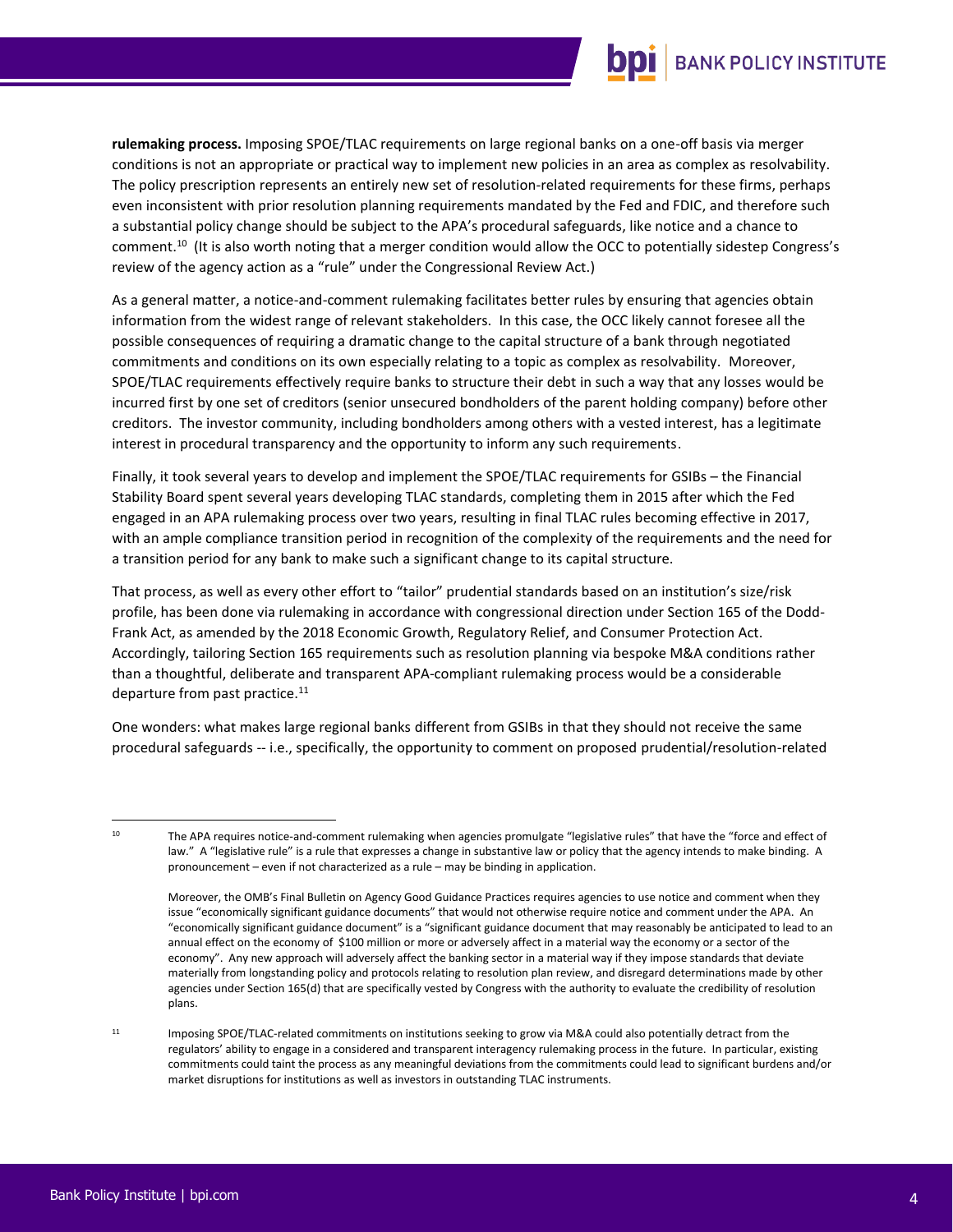

requirements such as SPOE/TLAC, and an adequate and clear timeframe within which such requirements must be met?

*Third,* **imposing such transformative commitments and conditions only on large regional banks above an arbitrary asset size that engage in M&A transactions creates clear inequities among similarly situated market competitors, raising serious questions about fairness.** Under a SPOE/TLAC requirement linked to M&A, equivalent institutions posing similar risk could be subjected to very different requirements. For example, under the proposed approach, a national bank that surpasses \$500 billion in assets through organic growth would not be subject to SPOE/TLAC requirements, but one that grows through M&A would. State-chartered banks (whether supervised by the Federal Reserve or the FDIC) may not be subject to these requirements at all if the approach is only adopted by the OCC. It creates disparate outcomes, and meaningful ones at that, for institutions that are broadly similar and present similar risks.

Moreover, even if the SPOE/TLAC commitments were applied on a case-by-case basis (i.e., \$500 billion would not serve as an automatic trigger for the commitments), it is not at all clear what framework – beyond the existing Section 165(d) and FDIC resolution planning frameworks – the OCC would use to make a reasoned determination that a particular institution has different risks or structural features that would make its failure more systemically risky than another firm's (i.e., would the OCC establish a new approach to making these determinations and, if so, on what basis and using what information?).

*Fourth***, this approach likely will have such a chilling effect on future deals that it could effectively operate as an impermissible moratorium on large regional bank mergers.** Simply having this suggestion by a bank agency principal floating in the public dialogue has a chilling effect on potential future mergers given the uncertainty it creates about supervisory expectations for such transactions.

Banks need some sense of the universe of conditions that can be expected when assessing a deal, large or small. The federal banking agencies have created well-established standards over decades regarding how they evaluate bank mergers – a reliable and largely predictable regulatory approval policy produces societal benefits, such as: avoiding direct and indirect costs of a merger rejection (including employee, customer and community anxiety as well as potentially hurting the business prospects of the target in the transaction in irreparable ways); and preventing an unnecessary call on regulatory resources. At the same time, a new known condition that would require a large regional bank to overhaul its strategic and resolution plans and capital structure on a set timeframe post-merger (likely at a monumental but uncertain cost) in order to receive a regulatory approval, but in a way that may conflict with the bank's living will plan and its dealings with the Fed and FDIC, is likely a condition still steeped in too much uncertainty and unpredictability that the bank would pass on the transaction altogether.

Moreover, this policy proposal, by applying these new resolution-related requirements only on banks with more than \$500 billion in assets post-merger, could have the effect of an unlawful size-based bank merger moratorium. As our colleagues have written about previously, announcing what is effectively a de facto moratorium violates the statutory requirements imposed on bank regulators with respect to their processing and evaluation of applications.<sup>12</sup>

#### **CONCLUSION**

The M&A approval process should not be employed – even for just a short interim period – as an end run around the carefully considered resolution planning requirements and administrative procedures fashioned by Congress. Requiring large regional banks to agree to SPOE/TLAC as a merger condition essentially forces GSIB-type

<sup>12</sup> See Greg Baer, *A bank-merger moratorium isn't just bad policy. It's illegal,* American Banker, Jan. 5, 2022. <https://www.americanbanker.com/opinion/a-bank-merger-moratorium-isnt-just-bad-policy-its-illegal>